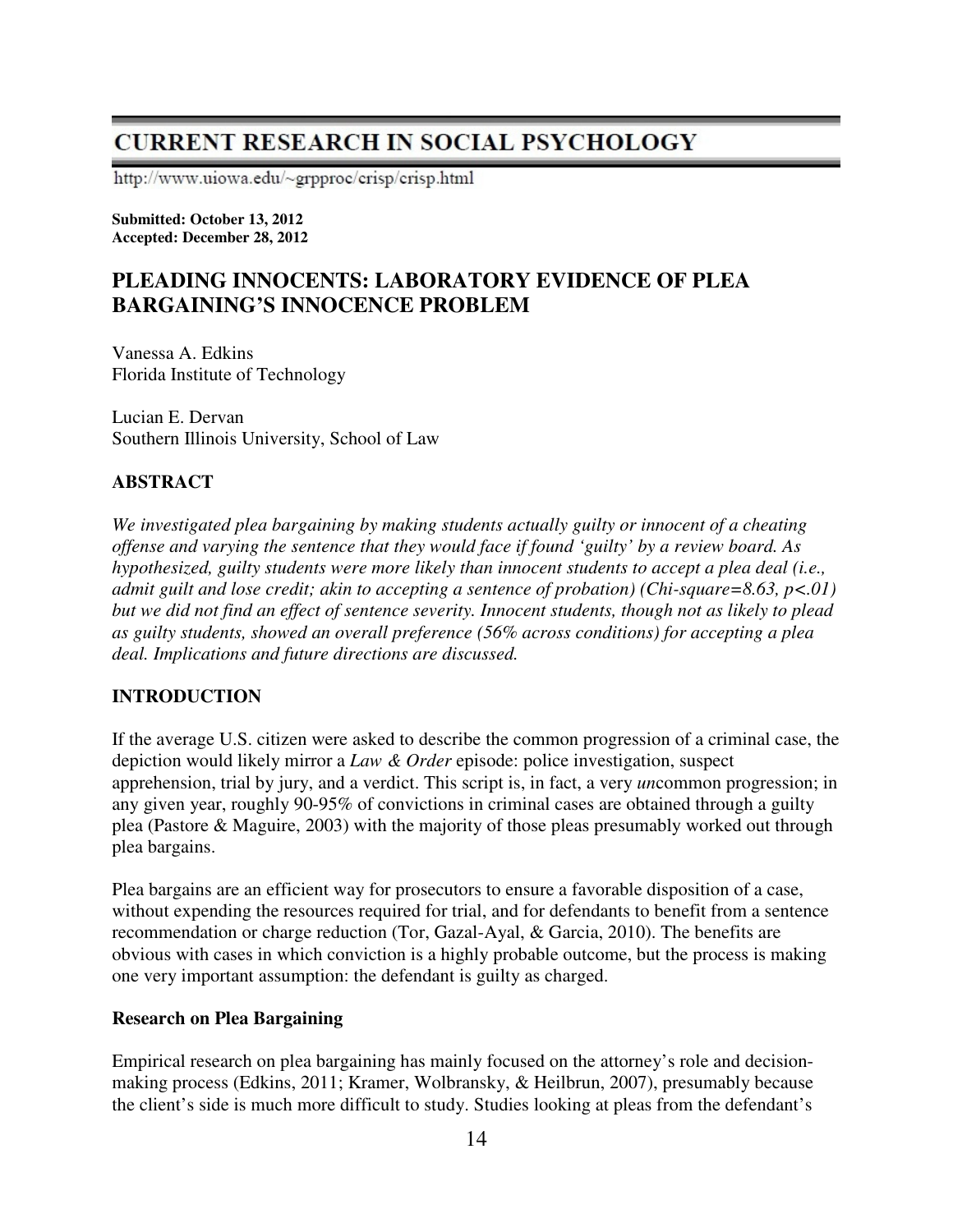perspective often employ vignettes, and ask participants to imagine themselves as guilty or innocent. Using this technique, Gregory, Mowen, and Linder (1978) showed that, not surprisingly, 'guilty' participants were significantly more likely to accept a plea than 'innocent' participants (83% compared to 18%).

Gregory et al. (1978) also devised a scenario with more external validity: Students were made to be innocent or guilty of the 'crime' of having prior knowledge about a test. All students were accused and offered a 'deal' in which they would admit their guilt and lose participation credit. The alternative was to go before an ethics committee and risk a lower final grade. A small sample size precludes drawing many inferences from the study, but the majority of 'guilty' students accepted the deal (6/8) and none of the innocents (0/8). The researchers believed that the innocent participants' refusal to plead guilty stemmed from an optimistic belief that they would not be wrongfully 'convicted' by the ethics committee.

Bordens (1984), using vignettes and participants imagining themselves as 'guilty' or 'innocent', investigated whether subjects in the Gregory et al. (1978) studies were using an *optimizing* strategy to evaluate plea bargains. Unlike the previous work that did not find 'innocent' subjects willing to accept a deal, Bordens (1984) showed that 'innocent' suspects who fear conviction is imminent will show an optimizing strategy; that is, they will choose the option that offers the most rewards at the least cost, which means accepting a plea deal (especially if the deal contains probation) and avoiding a potentially lengthy prison term.

Tor et al. (2010), using a similar methodology, turned the investigation toward the idea of fairness. Individuals weighing plea bargains may consider the *substantive fairness* (i.e., punishing only individuals who are guilty and thus, deserve punishment) and the *comparative fairness* (i.e., the similarity of the current offer to those extended in similar situations in the past) when deciding whether to accept or reject. A plea deal for an innocent defendant is inherently substantively unfair, and the researchers did find 'innocent' individuals overall less likely to plead guilty, and more likely to take their chances at trial; innocents were more risk prone, preferring the uncertainty of a trial. The findings also provide further support for Bordens (1984) claims of optimizing strategies. When the chances of conviction were altered in the vignettes (5%, 30%, 50%, 70%, and 95%), 'innocent' and 'guilty' participants responded differently. The sanction for a trial conviction was a 60-month license suspension, and at a 50% chance of conviction, only 20% of 'innocent' participants (compared to 56% of 'guilty' participants) accepted a plea to have their licenses suspended for 30 months. Alternatively, at the 95% chance of conviction, 50% of 'innocents' agreed to a 57-month suspension, but only 41% of 'guilty' participants. Those who knew they were 'guilty' saw the cost of a trial worth the risk, and the reward from the plea bargain was not large enough to offset this.

Testing the concept of *comparative fairness,* Tor et al. (2010) found that 'guilty' participants offered a deal that was much better than the usual offer in similar cases, accepted approximately 59% of the time. Similarly, 46% of those actually told they were innocent said they would accept the advantageous offer. When the offer was comparatively unfair (i.e., worse than what was usually offered in similar cases), plea rates for the 'guilty' decreased to 27%, and to 18% for the 'innocent.'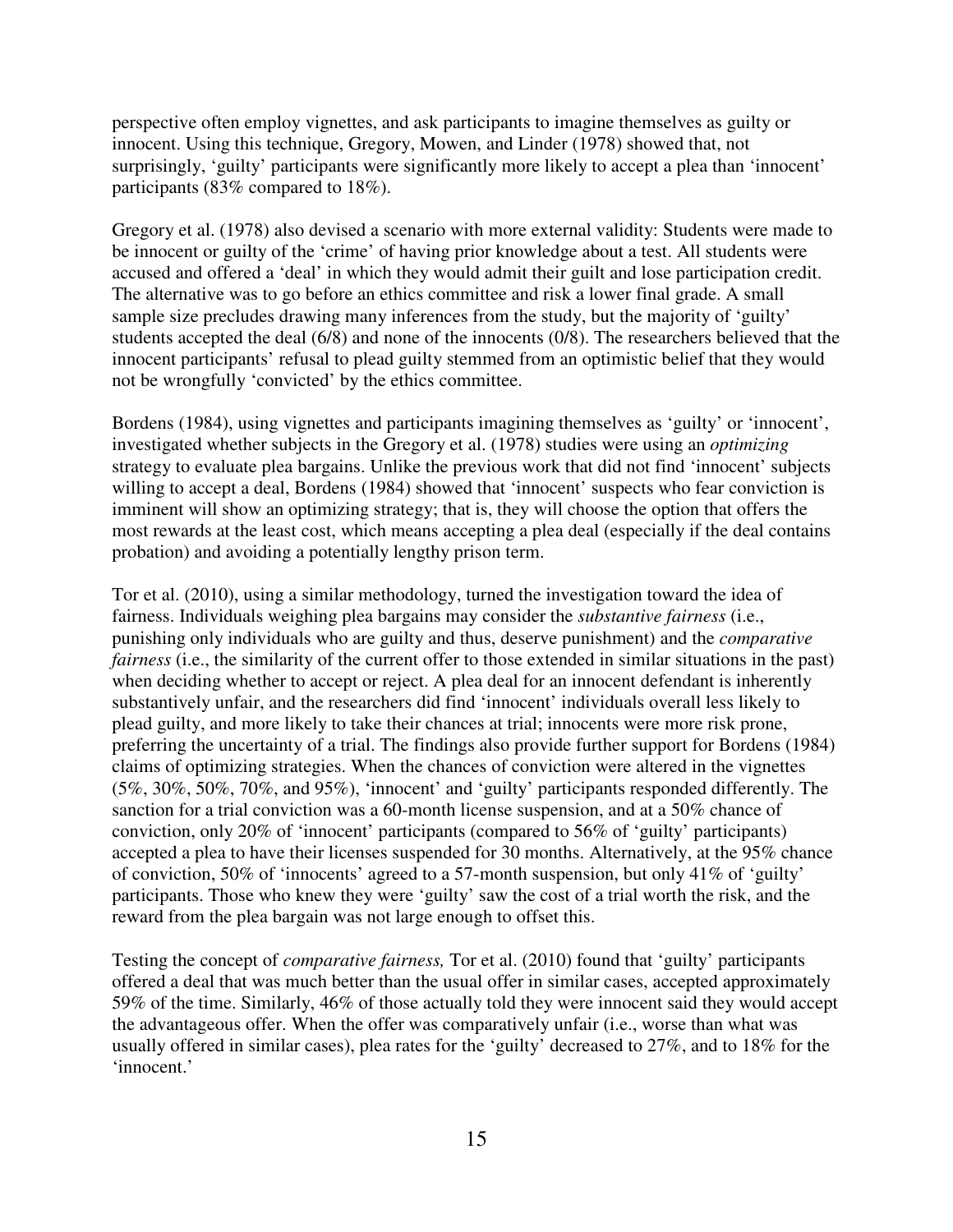Akin to this concept of comparative fairness is disparity between the punishment if convicted and that implied in the plea offer. The enticement possible in plea deals is a common concern (Bibas, 2004), and some argue the resulting sentence differential – the discrepancy between the trial conviction sentence and plea negotiated sentence – may force any rational actor (innocent or guilty) to choose the plea (Givelber, 2000). Bordens (1984) found that about one third of the subjects assuming the role of an innocent defendant were open to accepting a plea bargain when the chances of conviction were very high, and as mentioned, one of the most enticing outcomes was the offer of a plea bargain that contained no jail time, only probation. Taking the investigation into the field, Bordens and Bassett (1985) interviewed defendants convicted through pleas; further bolstering the theory of optimizing, 67% stated that they accepted the plea to avoid a higher sentence or to secure the least severe punishment they could.

#### **Current Study**

The Bordens (1984) and Tor et al. (2010) research lays a solid framework for the psychological processes of plea bargains, yet both fall short by not attempting to increase the external validity of their studies. Until participants find themselves in a scenario similar to what a defendant faces, they cannot know how they would react. Russano, Meissner, Narchet, and Kassin (2005) created a paradigm, reminiscent of Gregory et al. (1978), using college students as subjects in experiments on interrogations and false confessions. The students were assigned to a 'guilty' condition where they agree to help out a student (confederate) after being explicitly told that working together was not allowed, or an 'innocent' condition where they are not approached for help. Applied to interrogations, the paradigm cannot truly investigate the effects of specific sanctions – police officers are not allowed to promise specific deals so the paradigm needed to remain very vague in offers of leniency – but we felt that adopting a similar design for plea negotiations could expand the previous research, and allow for the investigation of sentence differentials. Expecting to replicate related findings from Russano et al., and from the previous plea bargaining research, we hypothesize that students who are guilty will be more likely to accept a 'plea' deal than those who are innocent.

While the substantive unfairness intrinsic in an innocent defendant pleading guilty should cause fewer innocents to plead, we propose that sentencing differentials will produce an optimizing strategy, similar to what Bordens (1984) found, and, like their 'guilty' counterparts, the harsher the punishment attached to a loss at a 'trial', the more likely the 'innocent' participant will accept the deal. This would mean that the diagnotistic ability, or ability to distinguish truth (i.e., a guilty person pleading "guilty") from falsehood (i.e., an innocent person pleading "guilty"), would suffer as the sentence differential increased; in other words, the lenient punishment conditions should have a higher rate of diagnosticity than the harsh punishment conditions.

#### **METHOD**

#### **Participants**

Participants were 82 Introduction to Psychology students from a small, southeastern, private technical university. Six students were excluded due to suspicion  $(N = 2)$ , an inability to finish the experiment  $(N = 2)$ , or a refusal to help the confederate (i.e., refusal to "cheat";  $N = 2$ ).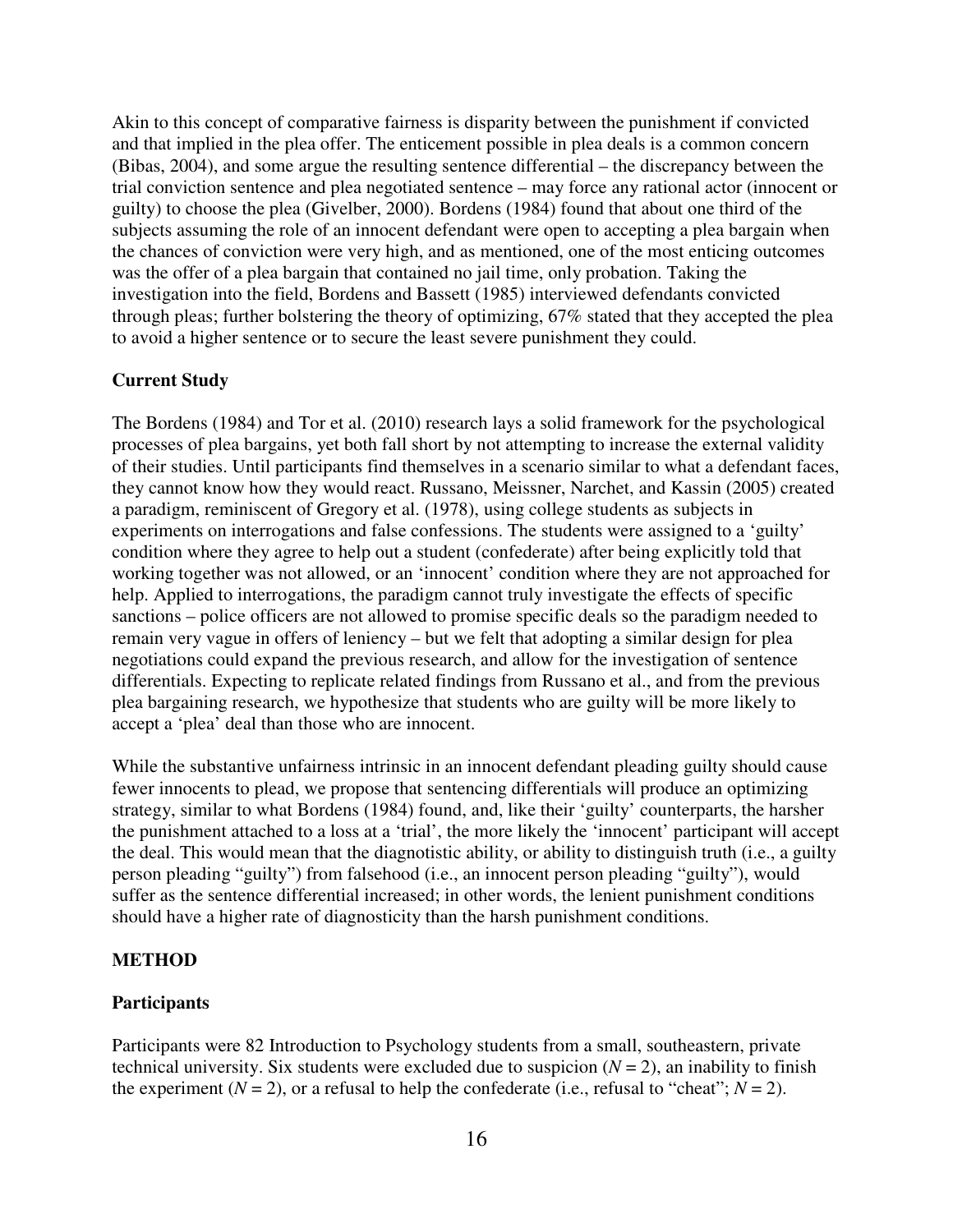Seventy-six students remained (31 female, 45 male). The ethnicity of the sample was 52.6% Caucasian, 21.1% African American, 13.2% Hispanic, 5.3% Asian, and 7.9% indicated 'Other'. Forty-eight of the 76 participants were U.S. citizens; 28 were non-citizens.

### **Design and Procedure**

Our procedure was adapted from the false confession paradigm constructed by Russano et al. (2005). Participants were randomly assigned to one of four conditions; two independent variables were manipulated: guilt (cheating or no cheating) and sentence if 'convicted' (harsh punishment or lenient punishment).

A confederate and the participant were lead into a private room by one of our experimenters. Informed consent was obtained and participants filled out a short demographic sheet. The experimenter then explained that we were studying performance on logic problems and whether people work better alone or in pairs and the study would be completed in two parts. First, the two would be left alone and would work together to solve three logic problems. Subsequent to this, they would be asked to work separately to solve three more (they were told that it was imperative they work alone on the second set). The logic problems were multiple-choice, based off of a practice LSAT test. In the guilty condition, the confederate would ask for assistance on the problems that were to be solved individually (repeated a maximum of three times). In the innocent condition, no assistance was requested.

The experimenter, blind to guilt condition, would take the logic problems and leave the room. After 5 minutes, the experimenter would return and declare, "We have a problem. I'm going to need to speak with each of you individually" and would request that the confederate leave the room with him or her. Five minutes later, the experimenter would return and say, "You and the other student had the same wrong answer on the second and third individual questions. The chances of you getting the exact same *wrong* answer are really small – in fact they are like less than 4% - because of this, when this occurs, we are required to report it to the professor in charge and she may consider this a form of academic dishonesty." Two of the three logic problems had no correct answer in order to ensure students would not be suspicious. The experimenter then told the participant that this situation has arisen before and the experimenters have been given authority to offer participants two alternatives.

The alternatives offered included a "plea", the same in all conditions, in which the participant would admit to working with the other student and would lose all compensation (research credits), structured to mirror a plea offer of probation: sign this deal, and you get to go home. Participants were then offered a second choice: have the professor in charge bring the incident to an Academic Review Board (described as a 10-12 person board consisting of faculty and staff; akin to a jury in the criminal justice system). In the harsh sentence condition, participants were told that if they lost at the Board, they would lose today's compensation and they would have to enroll in a 3-credit class on ethics (free of charge, mandatory weekly attendance, paper requirement, graded on pass/fail basis). In the lenient sentence condition, participants were told the same, but the 3-credit class was replaced with 9 hours of ethics training (mandatory attendance, graded on a pass/fail basis).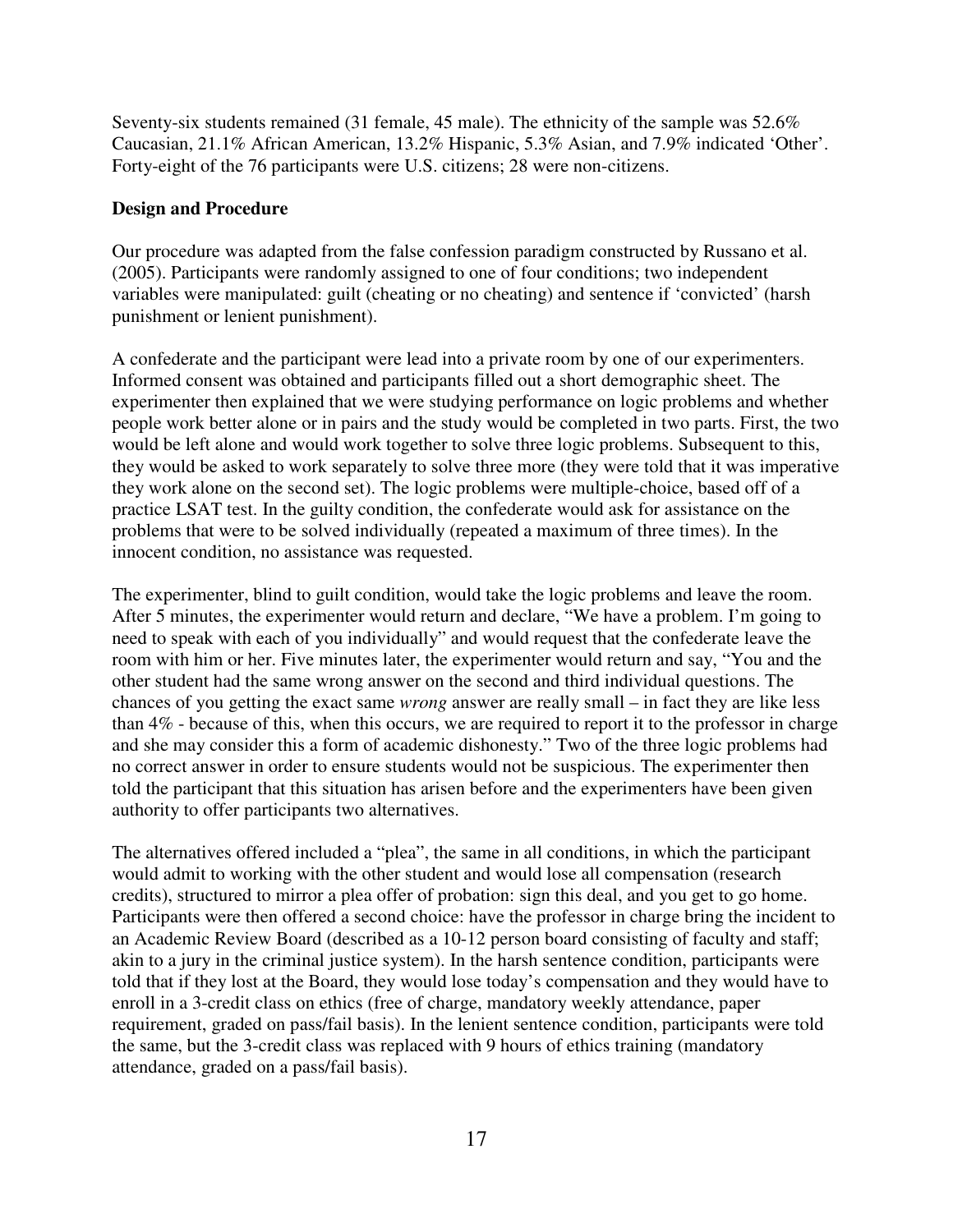In order to make the likelihood of prevailing similar to the likelihood of prevailing in an actual trial, the experimenter said of the Academic Review Board, "the majority of students, like 80- 90%, are usually found guilty." This last statement was included to avoid the overly optimistic outlook of innocent participants that was found in the Gregory et al. (1978) study, to mirror the actual conviction rates of defendants who choose to take their case to trial (Administrative Office of the United States Courts, 2010), and to reflect the trial conviction rates (86%) found with innocent defendants (Drizin & Leo, 2004) Also, in a small pilot test, we had found that our participants were overly optimistic about their chances at a trial (of 28 'innocent' participants, 19 chose to take their case to the review board).

Following the participant's choice, participants were probed for suspicion and a thorough debrief was employed. The experimenter made sure that the participant left the study feeling at ease and with an understanding of why deception was necessary.

### **RESULTS**

Participants did not differ in their decisions to plea based on gender, Chi-square (1, *N*=76) = 0.24,  $p = 0.63$ ; ethnicity, Chi-square  $(4, N=76) = 0.51$ ,  $p = 0.97$ ; citizenship status, Chi-square  $(1, N=76)$  $N=76$ ) = 0.16,  $p = 0.90$ ; or English as a first language, Chi-square (1,  $N=76$ ) = 0.34,  $p= 0.56$ . Plea decisions also did not differ by experimenter Chi-square  $(1, N=76) = 0.83$ ,  $p = 0.36$ . Reported results are collapsed across all of the previously mentioned groups.

We conducted a hierarchical loglinear analysis to test the effects of guilt (guilt vs. innocence) and type of punishment (lenient vs. harsh) on decision to accept the plea bargain. The interaction was not significant, Chi-square  $(1, N = 76) = 0.26$ ,  $p = 0.61$ , nor was the main effect for punishment, Chi-square  $(1, N = 76) = 0.75$ ,  $p = 0.39$ . The main effect for guilt was significant, Chi-square  $(1, N = 76) = 10.95$ ,  $p < 0.001$ . To break down this effect, a separate Chi-square test was performed looking at guilt and plea, collapsed across type of punishment. Applying the continuity correction for a 2 x 2 contingency table, there was a significant effect of guilt, Chisquare  $(1, N = 76) = 8.63$ ,  $p < 0.01$ , with the odds ratio indicating that those who were guilty were 6.39 times more likely to accept a plea than those who were innocent. Interestingly, while 89.2% of our guilty participants chose a plea, 56.4% of our innocent participants did as well. See Table 1 for plea acceptance rates.

|                   | 'Innocent' Participants |  |                 |  | 'Guilty' Participants |  |                 |  |
|-------------------|-------------------------|--|-----------------|--|-----------------------|--|-----------------|--|
|                   | Accepted                |  | <b>Rejected</b> |  | Accepted              |  | <b>Rejected</b> |  |
| <b>Punishment</b> | %                       |  | %               |  | $\%$                  |  | %               |  |
| Lenient           | 52.4                    |  | 47.6            |  |                       |  |                 |  |
| <b>Harsh</b>      | ו ר.                    |  | 38.9            |  | 94.                   |  | 5.9             |  |

**Table 1.** Rates of Accepting and Rejecting the Plea Offer, by Condition

Since we had predicted a difference in plea rates based on the severity of the punishment the student would face if found "guilty" by an academic review board, we went ahead and calculated the diagnosticity of the type of punishment even though the effect of punishment was not significant. We hypothesized that a punishment close to the punishment agreed to in the plea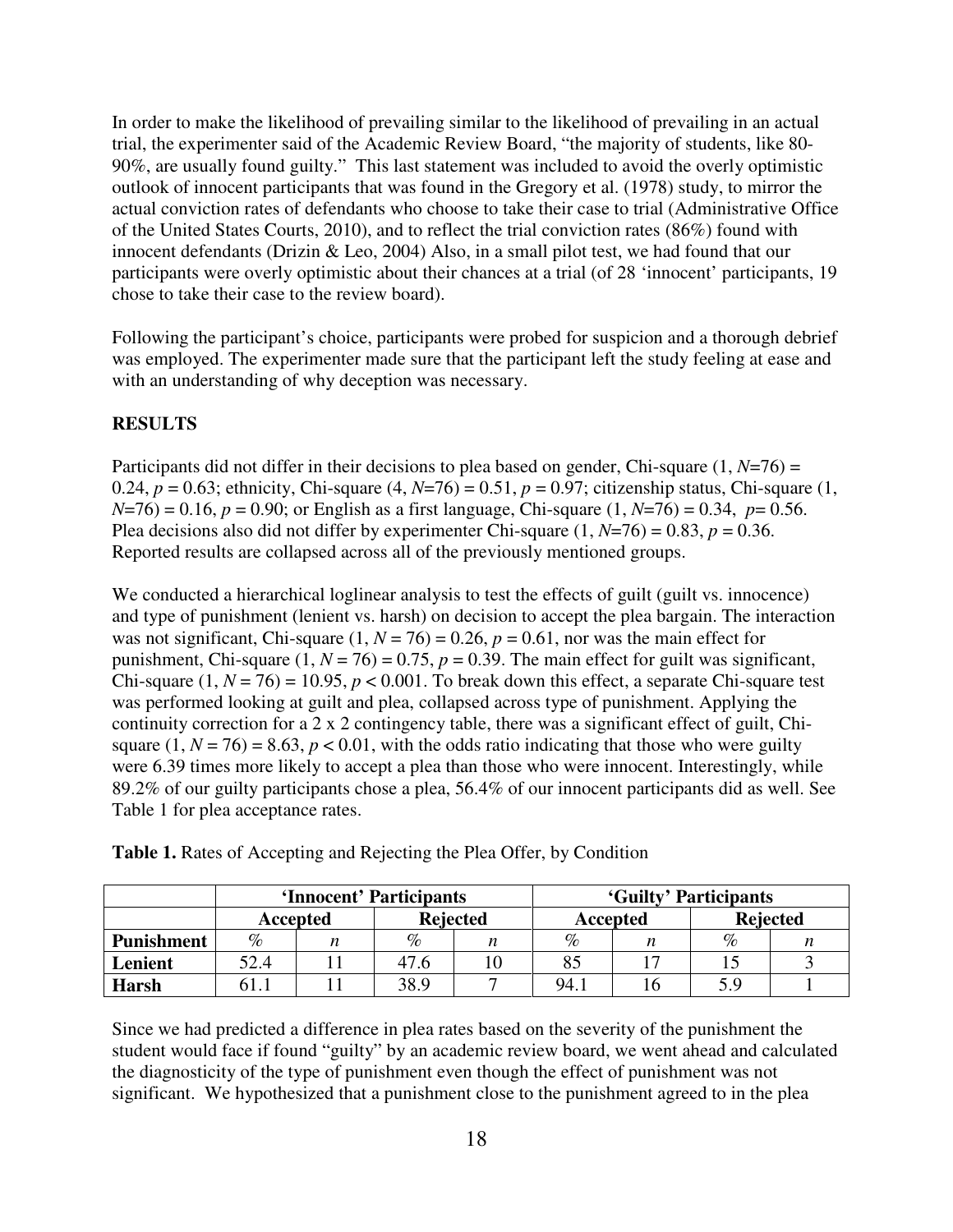bargain would have a higher rate of diagnosticity; that is, a lenient punishment would have a higher rate of diagnosticity than a harsh punishment. Diagnosticity was calculated for the punishment conditions by comparing the rate of guilty people accepting pleas to the rate of innocent people accepting pleas. Although the diagnosticity for the lenient punishment (1.62) was larger than that for the harsh punishment (1.54), the diagnosticity for both punishment levels was quite low and the difference between the two levels is too small to deem significant (Table 2).

| <b>Condition</b> | <b>Guilty accepting</b><br>the plea | <b>Innocent accepting</b><br>the plea | <b>Diagnosticity</b> |
|------------------|-------------------------------------|---------------------------------------|----------------------|
| Lenient          | 85%                                 | 52.4%                                 | 1.62                 |
| punishment       |                                     |                                       |                      |
| Harsh punishment | $94.1\%$                            | 61.1\%                                | 1.54                 |

**Table 2.** Rates of Pleas and Diagnosticity by Punishment Condition

#### **DISCUSSION**

The paradigm employed here allowed us to mimic the psychological constructs present when someone is falsely accused of committing an act (though, obviously, to a *much* lesser degree than what would be experienced by an innocent person accused of committing an actual criminal act) and study exactly how the proffer of a quick way out – coupled with a reduced penalty – can affect decisions.

Previous research (Tor et al., 2010) has suggested that 'innocent' defendants will be less likely to accept a plea deal, and more likely to be risk seeking, preferring the uncertainty of a trial, because pleading to a crime one did not commit is inherently an unfair proposition. We did not find this to be the case – in both of our 'innocent' conditions, participants were more likely to accept a plea than to take their case to trial.

We had hope to use sentencing differentials to show that our participants were engaging in optimizing strategies similar to those displayed in the previous literature, but unfortunately, there was no significant effect for this variable. While our manipulation of punishment severity did not have an effect, we of course cannot say that sentencing differentials are not important. The null result can only show that our manipulation did not uncover an effect of differentials, if the effect does exist. Diagnosticity tests suggested that we may have been on the right track but deficient in the power needed to make any claims (see Table 2). While the two punishments seemed more than adequately different (three, three hour seminars compared to a semester-long class with a paper requirement), perhaps we should have focused more on what the punishments have in common that would be avoided with a plea deal – the experience of the academic review board. Considering we had 'innocent' participants more willing to take a plea bargain than to defend themselves in front of the review board, knowing full well that they did not commit an act of academic dishonesty, perhaps the very nature of the plea we used made the costs of a trial outweigh the benefits for *both* of our sanctions; choosing a plea may have reflected an optimizing strategy for all conditions. Unfortunately, we did not have students rate their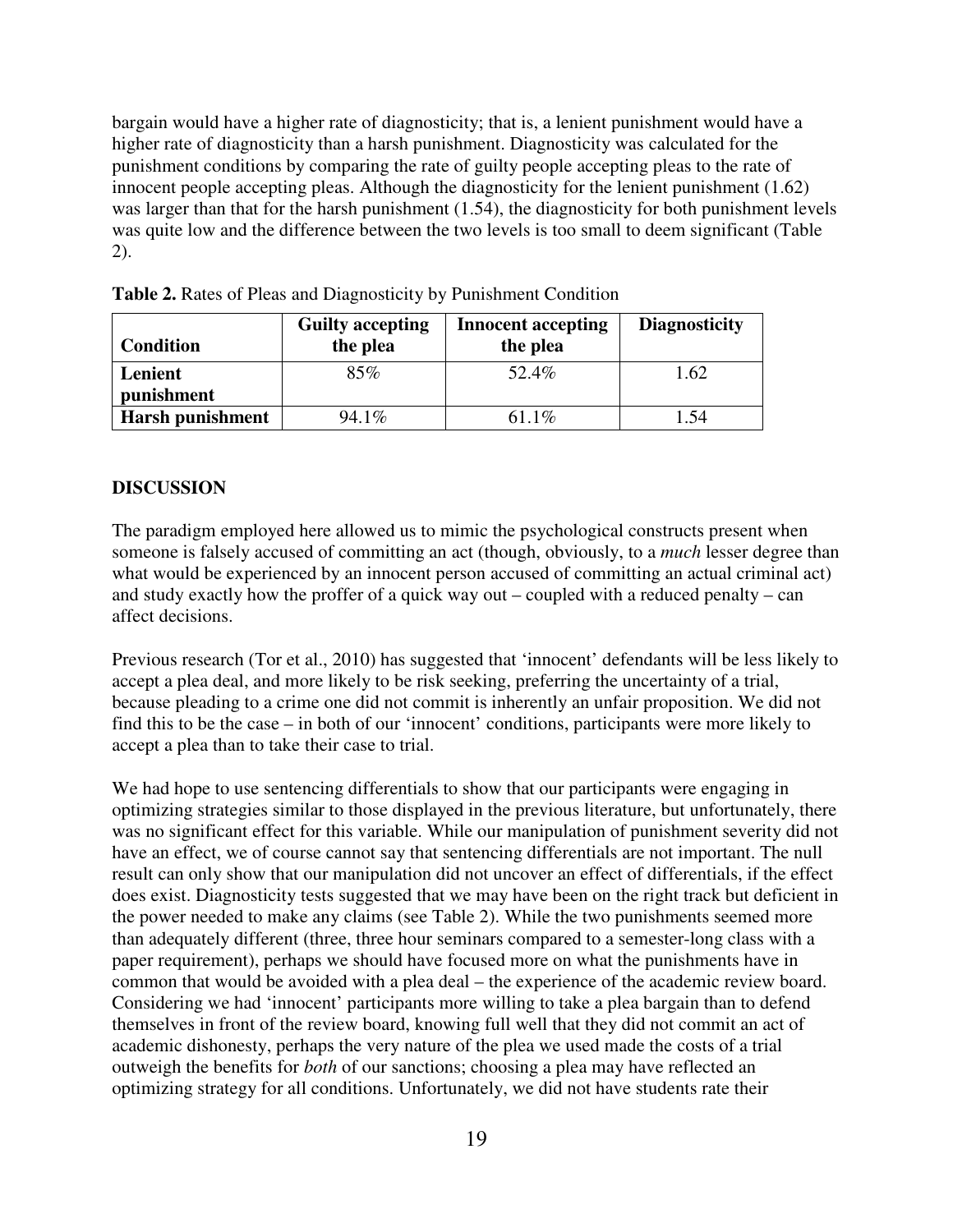perception of the sentence severity so we cannot properly assess that the difference between our punishments was significantly large. Further research will need to parse out this possible confound.

Another limitation of the study is that it addresses plea deals without one important actor: the defense attorney. While our study may have more external validity than the previous research asking participants to imagine that they are guilty, the presence of legal counsel may add another dimension to the decision. Yet, the paradigm employed here may not be far off from reality: In our criminal justice system the "right to counsel" is seriously lacking. The American Bar Association (2005) concluded that "thousands of persons are processed through America's courts every year either with no lawyer at all or with a lawyer who does not have the time, resources, or in some cases the inclination to provide effective representation." (p. 4). Still, a future direction for this research could include somehow creating a role to provide the student with legal counseling.

The innocence problem in plea bargaining needs to be recognized. Aside from the one, eightperson condition in the Gregory et al. (1978) study, previous empirical research has demonstrated that guilty pleas can be elicited from a substantial percentage of innocent people (Bordens, 1984; Tor et al., 2010). The current study has built on the previous research by moving the findings into a realm that more closely matches the psychological constructs present when a person is falsely accused of a crime. With confidence, we can now state that the innocent are at risk.

# **REFERENCES**

Administrative Office of the United States Courts. (2010) *Annual report of the director: Judicial business of the United States Courts.* Washington, D.C.: U.S. Government Printing Office.

American Bar Association. (2005). *Standing Committee on Legal Aid and Indigent Defendants, Executive Summary IV.* Recommendation to the American Bar Association House of Delegates: Washington, DC. Retrieved from http://www.abanet.org/leadership/2005/annual/dailyjournal/107.doc.

Bibas, S. (2004). Plea bargaining outside the shadow of a trial. *Harvard Law Review,* 117:2463- 2547.

Bordens, K.S. (1984). The effects of likelihood of conviction, threatened punishment, and assumed role on mock plea bargaining decisions. *Basic and Applied Social Psychology,* 5:59-74. doi: 10.1207/s15324834basp0501\_4.

Bordens, K.S., & Bassett, J. (1985). The plea bargaining process from the defendant's perspective: A field investigation. *Basic and Applied Social Psychology,* 6:93-110. doi: 10.1207/s15324834basp0602\_1.

*Brady v. United States*, 1970, 397 U.S. 742.